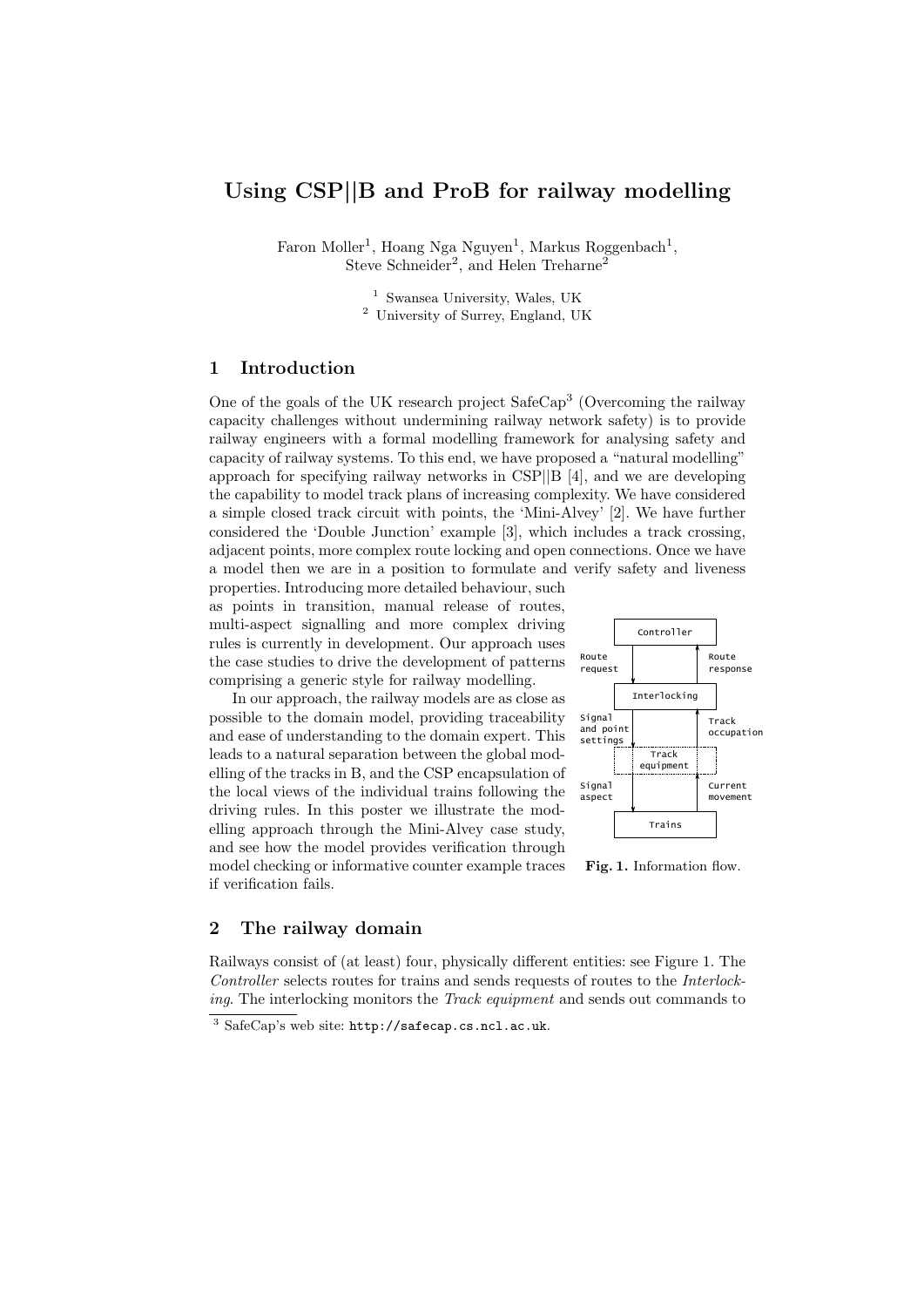

Fig. 2. Mini-Alvey.

control it with respect to the route requests and a pre-defined control table. The track equipments consists of elements such as signals, points and track circuits: signals can show green or red (the yellow aspect of a signal is not modelled at this level of abstraction since we are only interested in whether a train is authorized to enter a section); points can be in normal position (leading trains straight ahead) or in reverse position (leading trains to a different line) and track circuits detect if there is a train on a track. Finally, *Trains* have a driver who determines their behaviour.

Railways are built according to a Track plan. Figure 2 depicts a prominent example referred to in the literature as the Mini-Alvey track plan [5, 6]. This plan shows various tracks (TAB, TAC, TAD,  $\dots$ ), signals (S8, S12, S14), and points (P201, P202). This plan is accompanied with a control table describing conditions under which signals at the beginning of every route<sup>4</sup> can show proceed. For example, signal S12 for the route between S12 and S8 can only show proceed if point P202 is in normal (straight) position and tracks TAZ, TAB and TBA are clear. When a signal shows proceed, points on the corresponding route are locked to prevent trains from derailment. They are released according to the Release tables associated with each point. For example, locked P201 for route 8B from S8 to S12 will be released if TAC is occupied. In such a railway system, we are interested in verifying Safety properties. This means no collision (one train moving into another) and no derailment (points moving under trains, trains moving onto points from the wrong direction, trains travelling too fast).

## 3 A CSP||B model

The architecture of our model<sup>5</sup> is depicted in Figure 3. The CTRL component is a CSP description which is used to describe the driving rules of trains in order to control their movement (such as never pass a red signal) and enable the Controller to issue route requests. The Interlocking component is a B-machine which

<sup>4</sup> A route is a (directed) path which leads from one signal to the next signal.

<sup>5</sup> CSP||B Mini-Alvey model download: http://www.csp-b.org/mini-alvey.zip.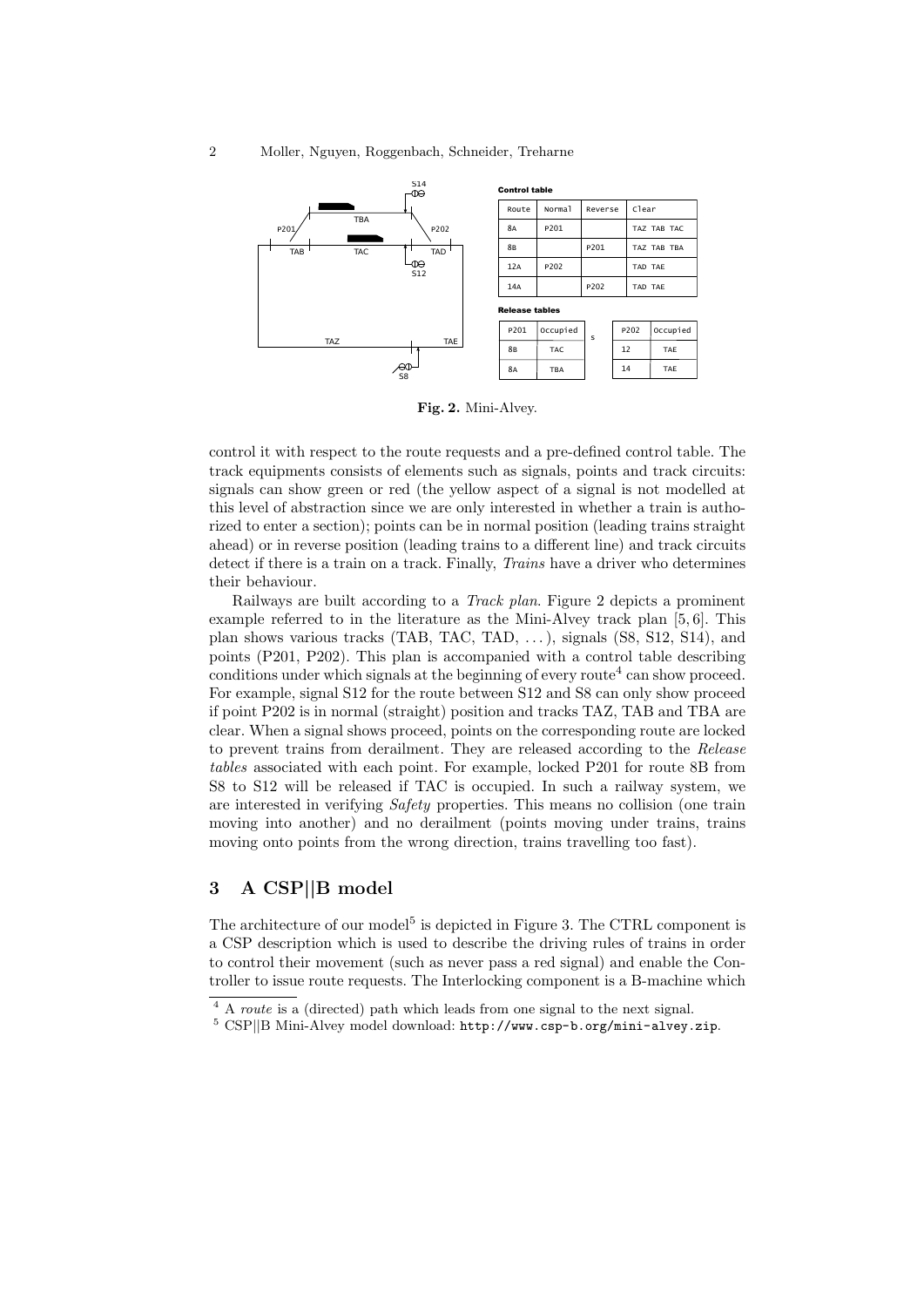describes the general principles of an interlocking such as considering route requests by following the conditions of a control table to determine whether or not the requests are granted and monitoring the state of points and signals and the locations of trains. This component is generic and does not depend on a particular track plan. Conversely, other components are for modelling a specific track plan. ClosedContext declares track equipment such as tracks, signals and points. ClosedTopology describes the connections between tracks as well as the position of signals and points in the track plans. Then,



Fig. 3. CSP||B Architecture

ControlTable and ReleaseTable encode the corresponding components from the track plan. The CSP||B technical descriptions can be found in [2].

### 4 Verification

Our CSP||B models can be verified using ProB [1] which supports B models that are controlled by CSP controllers. In this section we illustrate the use of ProB to verify safety properties of a railway system, represented as invariants on the Interlocking machine. For example, we capture the notions of no-collision and noderailment in the invariant  $pos: TRAIN \rightarrow TRACK$  on the pos function. This constrains no more than one train on any track circuit, and also that no train is on *nullTrack*, since *nullTrack*  $\notin TRACK$ . PROB verifies that this invariant is preserved in our model.

In the following, we consider two faulty scenarios in order to explore how the modelling and analysis exposes errors in the design. In each case ProB discovers violations of the invariant:

CSP||B model with faulty clear tracks: Suppose the control table is adjusted to contain the mistake that TAB is omitted from the tracks which should be clear to grant route 8B. Then the following trace is produced automatically as a counter-example:

 $\langle enter.abert. TAB, enter. bertie. TAE, request. B8. true,$ nextSignal.bertie.green, move.bertie.TAE.TAZ, nextSignal.bertie.none, move.bertie.TAZ.TAB

This leads to a collision of albert and bertie on TAB. CSP||B model with faulty points in control table: If the control table contains a mistake on the directions of points, e.g., P202 is normal (straight) position for route 14A. Then the check yields the following counter-example trace showing the derailment of *bertie*:

 $\theta$  / enter.albert.TAB, enter.bertie.TBA, request.A14.true,  $nextSignal.bertie.$ green, move.bertie.TBA.nullTrack

This demonstrates a violation of the safety requirement no-derailment.